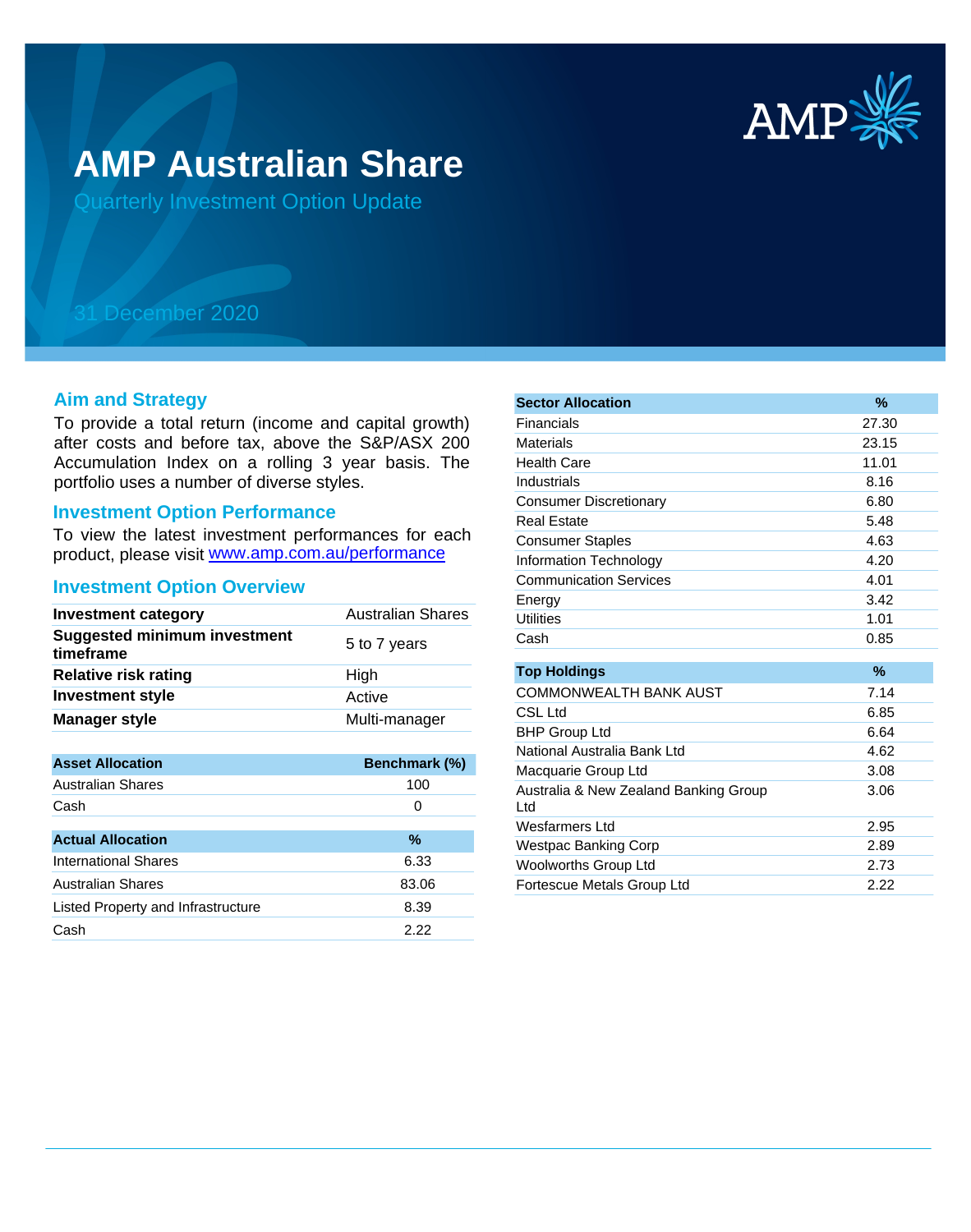### **Fund Performance**

The Fund underperformed the S&P/ASX 200 Accumulation Index over the December quarter, primarily due to the negative contribution from our positioning in consumer staples and information technology stocks. The Fund maintained a neutral exposure to both risk appetite and market beta.

The largest positive stock-level contributor came from an overweight position in IGO, an exploration and mining company. IGO's share price was up strongly during the quarter, buoyed by the successful completion of a transformational capital raising and subsequent acquisition of a stake in Lithium Holdco.

The largest stock-level detractor came from the Fund's underweight position in Sims, which provides metal recycling services globally, including the buying, processing, and selling of ferrous and non-ferrous recycled metals. During the quarter the stock rallied on the expectation of an economic recovery post successful vaccine trails.

The Fund is characterised as being a highly diversified portfolio with a breadth of stock holdings. Across the sectors, the Fund's largest overweight allocations are to the consumer discretionary and industrial sectors, whilst the largest underweight allocations are to the real estate and communication services sectors.

#### **Market Review**

Australian shares had an extremely strong December quarter, rising by 13.70%, as measured by the S&P/ASX 200 index on a total return basis. Moves in the Australian share market broadly reflected optimistic sentiment around the globe. In October, stocks rose amid improving domestic economic indicators, as well as further stimulus measures introduced in the Australian Federal Budget. Victoria also announced its intention to "reopen" its economy after one of the harshest lockdowns so far seen. An RBA rate cut, combined with a quantitative easing programme announcement in the first week of November further spurred stocks, although the real booster came shortly after multiple successful vaccine trials were announced overseas, causing markets to surge. Victoria also continued to emerge from its second wave of COVID-19 cases, with the virus apparently all but eliminated across the state by the end of November. Towards the quarter's end, news-flow continued to centre around the rollout of COVID-19 vaccines, though continued solid economic indicators in the US and a Brexit deal finally being reached in the UK added further support. The Australian economy meanwhile moved out of recession and this, combined with improving consumer confidence, continued ultra-low interest rates and continued RBA quantitative easing, all helped push markets higher, even despite a new COVID-19 outbreak emerging in Sydney around Christmas time.

#### **Outlook**

Australian shares will likely continue to be strongly influenced by global markets and events. Like its international peers, Australia's economic growth has slumped, though evidence of a bounce-back has emerged in some sectors as borders are opened, pandemic restrictions wound down, and GDP returns to some form of normalcy. Australia's greater degree of government stimulus (relative to other countries) and low COVID-19 cases from an international perspective should help support domestic shares, though there are continuing issues, such as soured trade relations with China and a continued lack of medium-term earnings visibility for many companies. Given the large price rises through most of 2020, there may be an increased risk of corrections, though we believe the longer-term trend is likely to remain positive. We continue to believe investors should be selective and, as always, maintain a longer-term perspective.